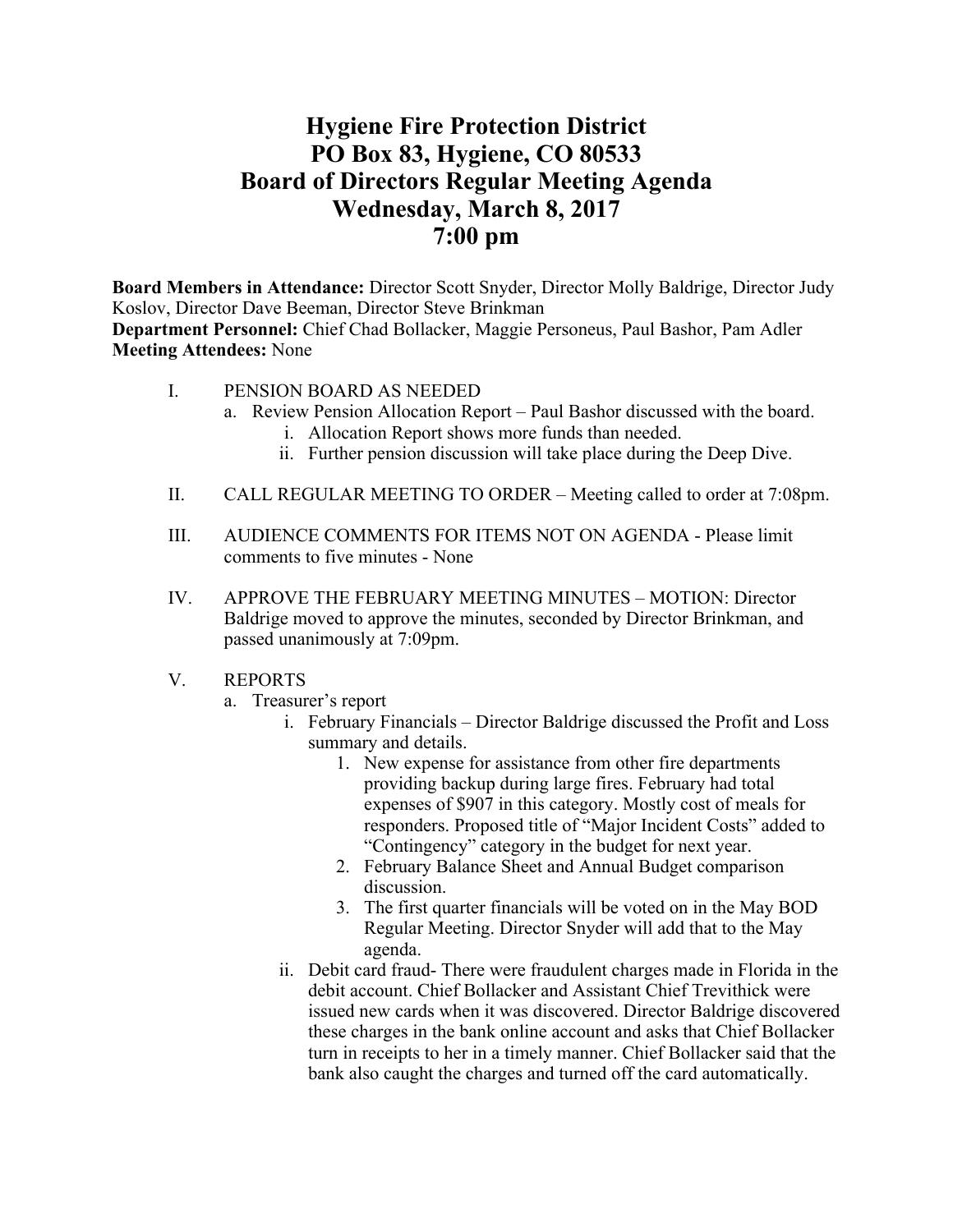- b. Secretary's report
	- i. Upcoming deadlines Director Koslov distributed Calendar Item document for review.
		- 1. Discussion of Exemption from Audit. Director Baldrige is working with a CPA to complete this currently. Director Baldrige will work with Director Koslov to submit this to the State Auditor.
	- ii. Call Data Chief Bollacker will send out updated call data later this week. Director Koslov was not able to update the tables without the updated data. She will update the tables for the April meeting. Two months of new data will be discussed.
	- iii. Report out on State Archivist requirements for document storage/retention – Director Koslov summarized the large Archivist storage/retention document.
		- 1. Director Koslov proposed that a new box.com account be set up with the email  $records@hygienefire.org$
		- 2. Use Director Baldrige's folder list which meets the State Archivist requirements.
		- 3. Director Koslov worked with the attorney John Chmil to verify that her proposal meets the legal requirements.
			- a. No hard copies need to be retained except anything that is embossed or historical documents such as photos. Certain hardcopy election materials also need to be retained for specified time periods.
		- 4. Documents that are older than the required retention period can be discarded. Except for documents that must be kept permanently.
		- 5. To assure back up, the department should upgrade to a box.com account type that has a monthly fee with "Data Loss Prevention"
		- 6. Proposal: Hire Maggie for 200 hours at \$20 per hour for the initiation of this system and its maintenance until this allocation runs out at which point another allocation can be considered to continue the process.
		- 7. MOTION: Director Koslov moved to allocate \$4000 to hire Maggie for 200 hours at \$20 per hour to initiate the document archive and retention system and maintenance, Seconded by Director Baldrige, and passed unanimously at 7:52pm.
		- 8. Pension records should also be included in this plan and sorted through, scanned, and retained or discarded according to State Archivist and Department guidelines.
		- 9. Does the department have a scanner that is adequate for this task? Maggie will look up the cost of a scanner with a document feeder.
	- iv. Maggie: Notary Update Maggie completed the training requirement and passed the exam. She will compile the rest of the application and submit it later this week or next week.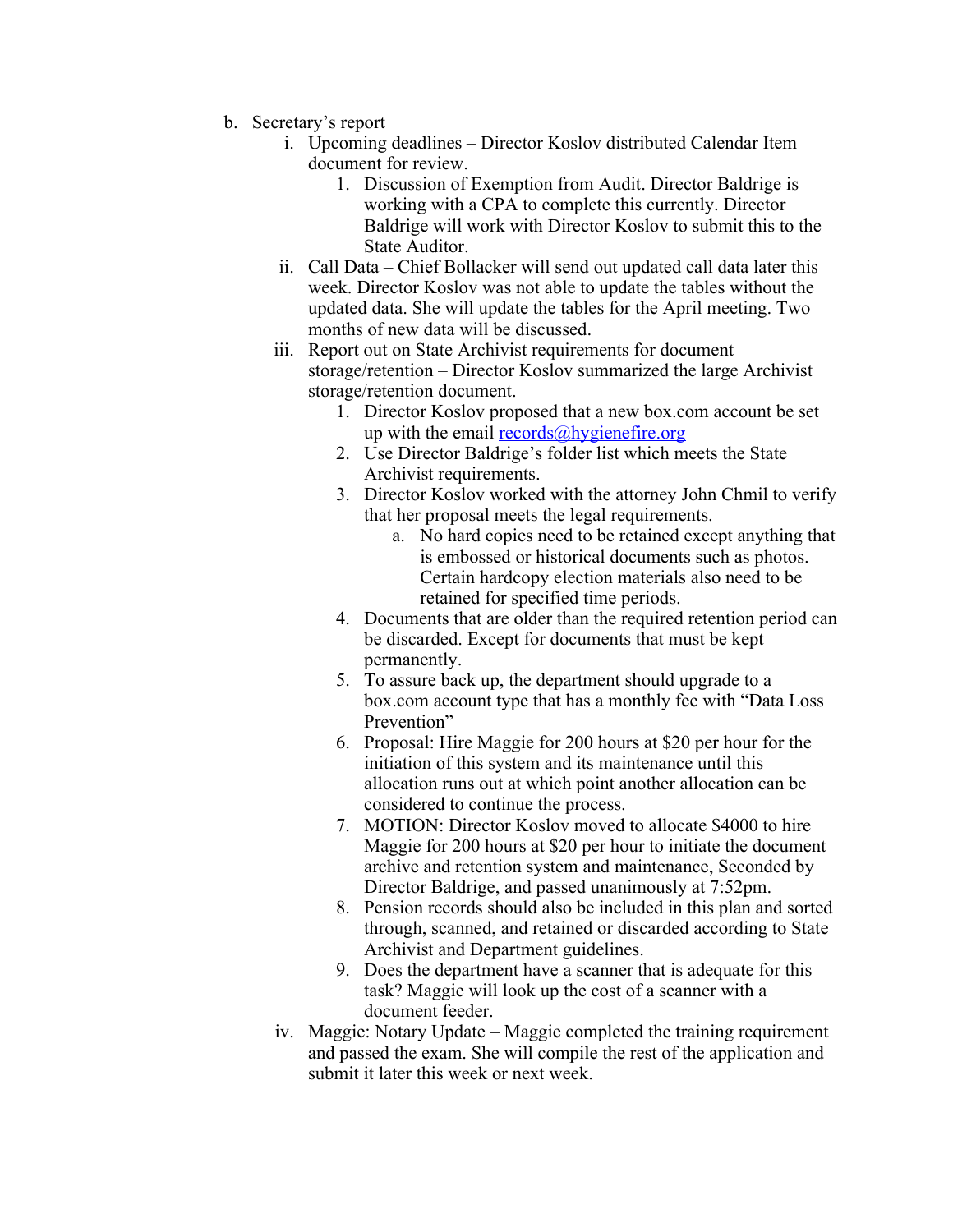- c. Chiefs Report
	- i. Ambulance Service Update No updates at this time with current AMR response plan. Chief Bollacker was unable to attend the Ambulance compliancy meeting due to being on the Rabbit Mountain Fire. He gave his concerns to Chief Benson from Boulder Mountain Fire, who brought up the concerns to the rest of the compliance committee.
		- 1. Chief Benson informed Chief Bollacker that AMR is supposed to be reaching out to him, and if they don't he is to report back to the committee. As of today still no contact from AMR. Chief Benson informed him that the contract and many other issues will be being discussed in great detail at the next compliance committee meeting, due to multiple issues arising with AMR and the County.
	- ii. Auto/Mutual Aid Update No updates
	- iii. Shift Staffing No updates
	- iv. Laptop for Maggie Chief Bollacker looked up laptop options and costs. Chief Bollacker and Director Beeman will discuss this further offline.
	- v. Rabbit Mountain & Rogers Road Fire Expenses  $-A$  volunteer brought his backhoe to assist in fire suppression. Chief Bollacker asked him to send the department a bill for his time but he refused because he wanted to donate his time instead. Chief Bollacker will send him a letter expressing appreciation.
	- vi. Chief Bollacker asked if there are legal requirements for declaring a state of emergency such as a large fire or flood. Director Baldrige will ask the attorney about this. Chief Bollacker will also look into this further.
	- vii. February Total There were 38 total calls in February
	- viii. Apparatus Updates
		- 1. New Brush truck, Update: The welding of the bed/box is scheduled to start in 2 weeks.
		- 2. New QRV and Command Vehicle have been ordered, awaiting on more accurate delivery date. Was given the approximate delivery date being 8-11 weeks. We will start ordering the lighting equipment and etc. at the end of March to have it onsite prior to delivery of vehicles.
		- 3. A claim has been submitted to insurance for damage to the rear bumper of 2831. It was damaged during the Rogers road Fire.
		- 4. The Extrication cutters on 2803 need some repairs, the cutters need two new cutting arms due to being bent. They are still operational. The repair parts and cost total \$2288.00
		- 5. New wildland hose is in the process of being ordered to replace some damaged hose from both the Rogers Road Fire as well as the Rabbit Mountain Fire.
	- ix. Station Updates
		- 1. Exterior of Station cleaning underway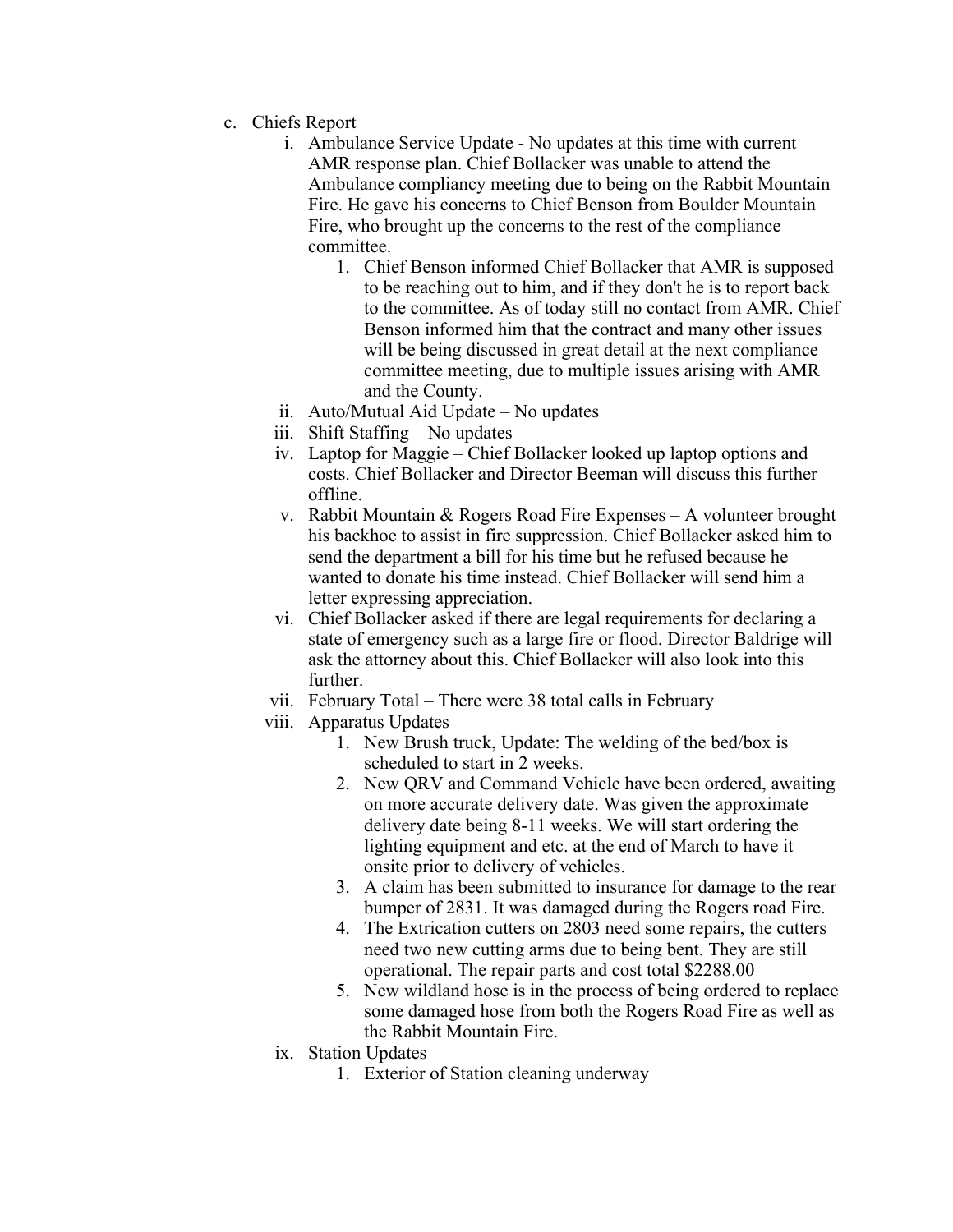- 2. New electrical outlets scheduled to be installed end of March beginning of April.
- 3. New outlet scheduled to be replaced in Generator.
- x. Recruitment/Hiring Process
	- 1. We are gearing up to start another hiring process next week. We currently have 6 applicants that will be starting the process.
- xi. Marijuana Grow Facility Update -No new updates.
- xii. Public Relations
	- 1. Our 50th Annual Pancake Supper appeared to go well. Estimated - 486 people attended, and initial calculations are approximately \$4500
	- 2. On Thursday February 2nd participated in Dr. Seuss day at Hygiene Elementary School, reading Dr Seuss books to students.
	- 3. On Monday February 13th, there will be 5 Firefighters and Chief going to Hygiene Elementary to serve the students lunch, for winning a challenge that we gave them for meeting a goal with their evacuation drills so far this school year.
- xiii. Training
	- 1. EMR class just ended at the end of February. We have 3 new EMR's to add to our ranks.
	- 2. Over the Month of April and May there will be multiple wildland trainings in several different aspects of wildland firefighting.
	- 3. Chief will be at a Wildland Fire Investigator Class from June 5th-9th in Alamosa
	- 4. This month's Fire trainings are focusing on Hose management and hose loads and deployment.
	- 5. We currently have two firefighters that are taking some Department Officer development training, working towards becoming Lieutenants.
	- 6. Date is to be determined, but in planning stages of setting up Active Shooter training response at Hygiene Elementary as well as schools in Lyons. Joint training between Boulder County Sheriffs, Hygiene, Lyons, and School District.
- xiv. New Developments/Houses/Businesses
	- 1. Plans have been approved for another new house on Strawberry Circle
	- 2. Plans have been approved for a new Commercial Egg facility on North 95th St.
- xv. Misc.
	- 1. The state has come up with a new ID System. All department members including Board Members will be issued the new ID.
	- 2. Chief will be out of State Sunday July 9th-Sunday July 16th
	- 3. Chief has ordered a new porta pond that we borrowed from Lefthand Fire during our manure pile and field fire. It was being used to feed sprinklers on the pile. Unfortunately the high winds got a hold of it and damaged the pond beyond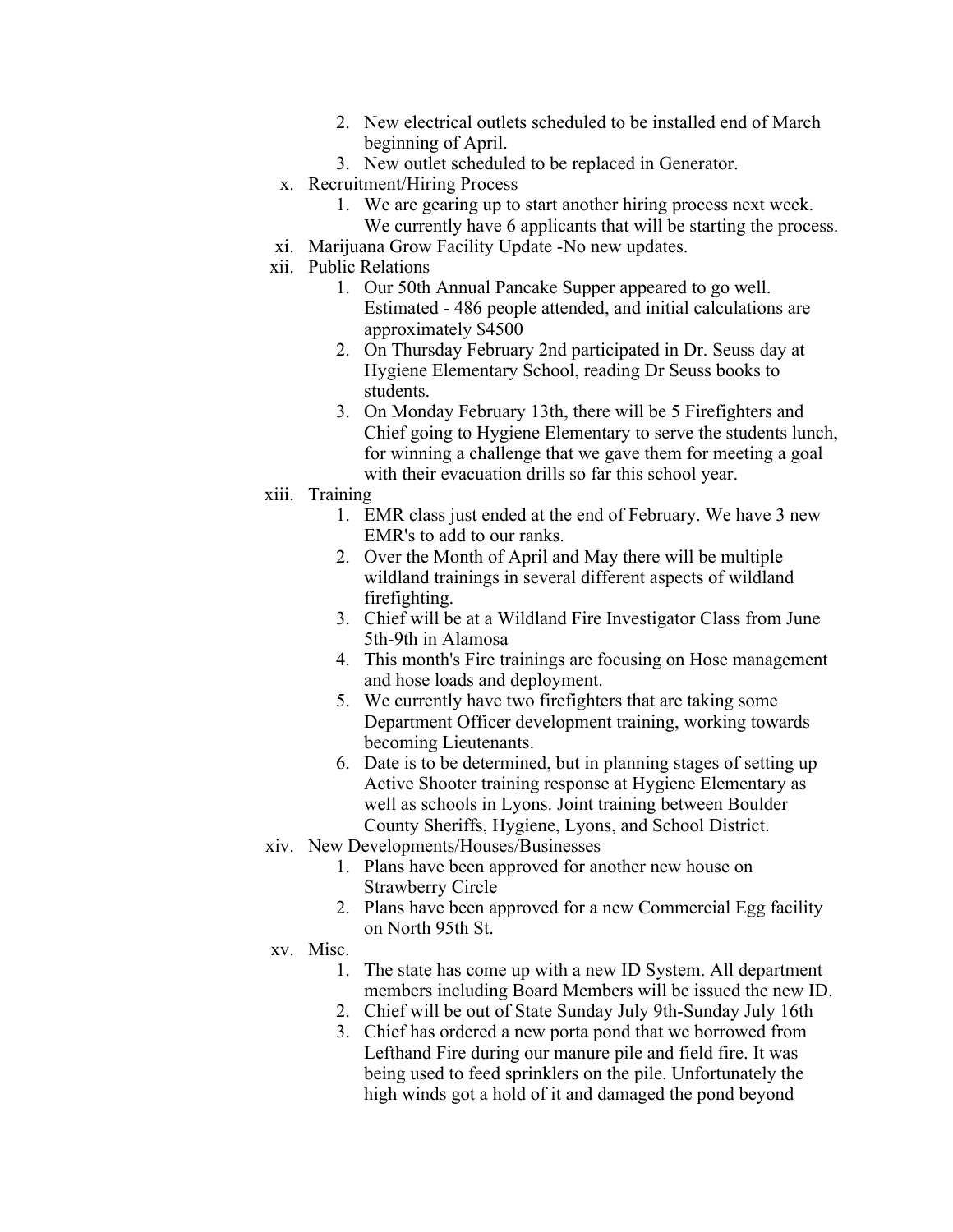repair. The new pond will be \$1843.00 plus shipping. Waiting for the bill.

- 4. Beginning in March, Fire Marshal Homyak will be going around to all the Fire Hydrants in our district and issuing each of them their own ID number that we will use for tracking purposes. After that project is completed we will begin performing annual flow tests on the hydrants.
- 5. Annual dues for facility use of the Boulder County training center increased this year by \$50
- 6. Currently waiting on word for a grant through Department of Homeland Security for Ballistic PPE for Firefighters.

## VI. OLD BUSINESS

- a. Box Folders discussed as a part of document archival and retention proposal b. Posting locations revisited
	- i. Chief Bollacker will hang the new bulletin board at the station.
	- ii. Director Baldrige will contact the Purple Door to see if they could be the third location.

## VII. NEW BUSINESS

- a. Compensating Volunteers Director Baldrige contacted the attorney John Chmil regarding the pay per shift program and the board discussed his response.
	- i. The pay per shift program may not meet legal guidelines for compensating "volunteers" per state statute.
	- ii. Compensation could be given to volunteers as reimbursements or as a part of an incentive award program.
	- iii. Director Brinkman will take on the responsibility of researching this further and reporting back to the board.
	- iv. Director Baldrige will hand over payroll duties to a bookkeeper in the near future.
- b. Vehicle & Insurance Allowance Per John Chmil at Lyons Gaddis, does not need to be taxed.
	- i. Chief Bollacker will keep track of his vehicle expenses to give to Director Baldrige once a year.
- c. Compensating Maggie, part time employee
	- i. Chief Bollacker created a personnel file for her. Maggie will fill out an application and submit a W4.
	- ii. Director Baldrige will check to see if there is a maximum number of hours that Maggie can work each week.

## VIII. DEEP DIVE

- a. The Pancake Supper Fundraiser was very successful as discussed in the Chief's Report.
- b. Chief Bollacker will create an updated newsletter and send it to the board for feedback.
- c. 2017 Goals/Deep Dive Topics:
	- i. See original list of Board member suggested goals below.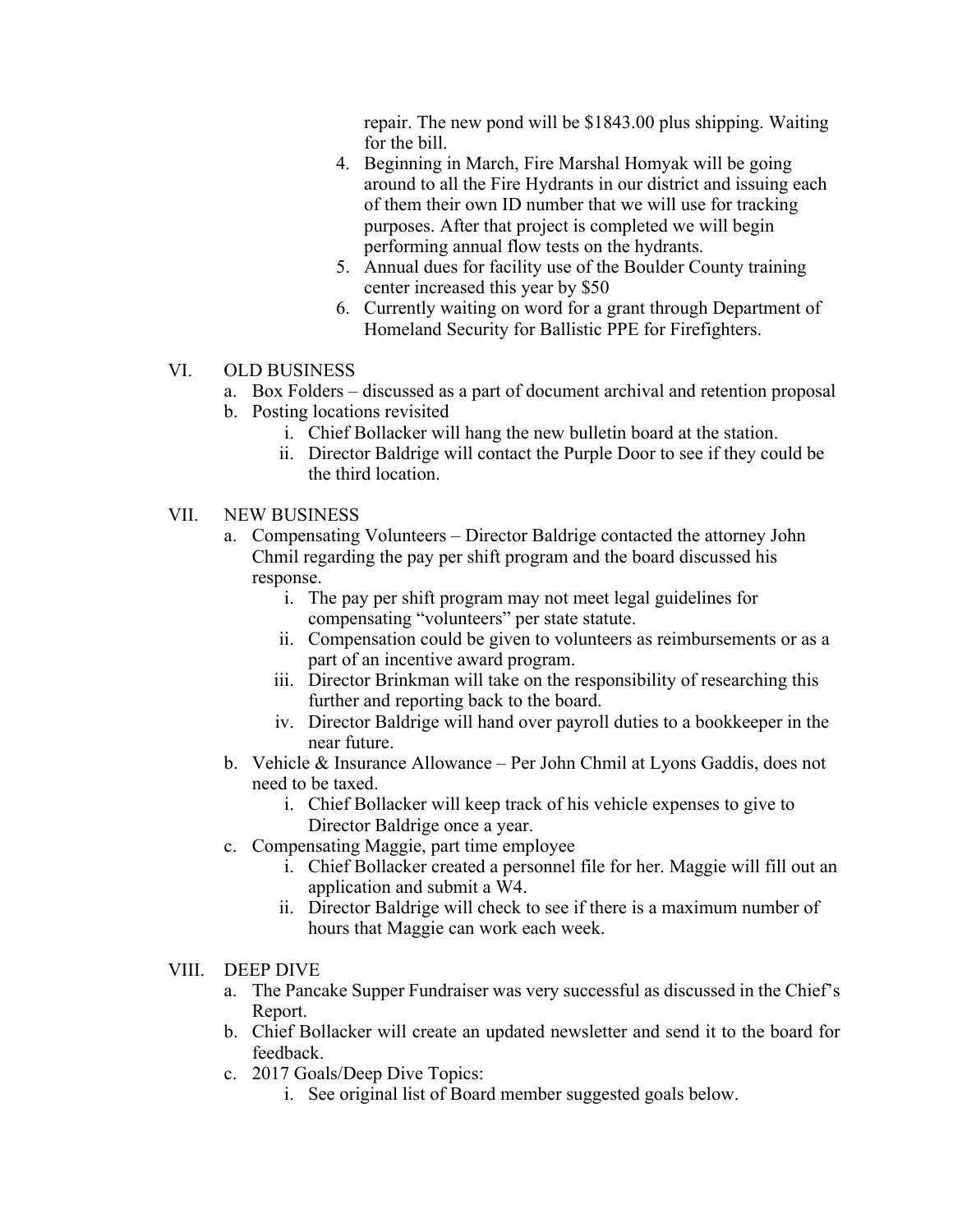- ii. Discussion of the need for bylaws. The attorney strongly recommends them and policies and procedures will be helpful to future board members. Director Snyder and Baldrige both suggest them as well. Director Brinkman expressed concern about whether bylaws will be restrictive. Consensus is that bylaws need to be included in the goals.
- iii. Discussion on what level of service the department will provide including medical service/ambulance service.
- iv. Director Snyder will edit the list to remove duplicates and account for all feedback and will distribute to the board via email to disseminate the information.
- v. Discussion of the need to improve the efficiency, respectfulness, and effectiveness of board meetings. Director Baldrige expressed the desire to find someone to come in and help direct the board meetings and teach the board members how to discuss the topics appropriately. She wants to keep members from going off on tangents and clear meeting agendas. Chief Bollacker said that he will look into a training opportunity about board behavior. Director Snyder said he believes there is room for improvement. Director Beeman thinks that our efficiency is improving although there is still the need for work to be completed. Director Brinkman doesn't see major problems with the operation of the board. Director Koslov agrees with Director Brinkman. She is comfortable speaking up and redirecting conversation if necessary. Director Baldrige offered to remove this goal from the list. The consensus of the board is that improvement is always possible but it doesn't need to be a written goal for 2017.
- vi. There was already discussion of document handling with a plan for Maggie to assist in this through the proposal that Director Koslov suggested. This is a goal for 2017.
- vii. Discussion of a Strategic Plan. Director Brinkman created one previously. Director Baldrige thinks that this is still a good goal to keep for 2017.
- viii. Discussion of Director Beeman's suggestion for classifying, insuring, documenting, and paying/taxing employees. Director Snyder mentioned that there should be job descriptions for any employee positions. Director Baldrige agrees that the goal of classifying employees and setting up taxes and payment appropriately should be on the list.
	- ix. The list of goals was narrowed down by consensus of the board to;
		- 1. Board Bylaws/SOPs Responsibility of Director Baldrige
			- 2. Record Keeping Responsibility of Director Koslov and Maggie
			- 3. Level of Service/Medical Service Responsibility of Director Koslov and Director Snyder
			- 4. Statement of Purpose Responsibility of Chief Bollacker
			- 5. Strategic Plan Responsibility of Director Brinkman
			- 6. Employee Insurance, Taxes, and Job Descriptions Responsibility of Director Beeman (Insurance), Director Baldrige (Taxes), and Chief Bollacker (Job Descriptions)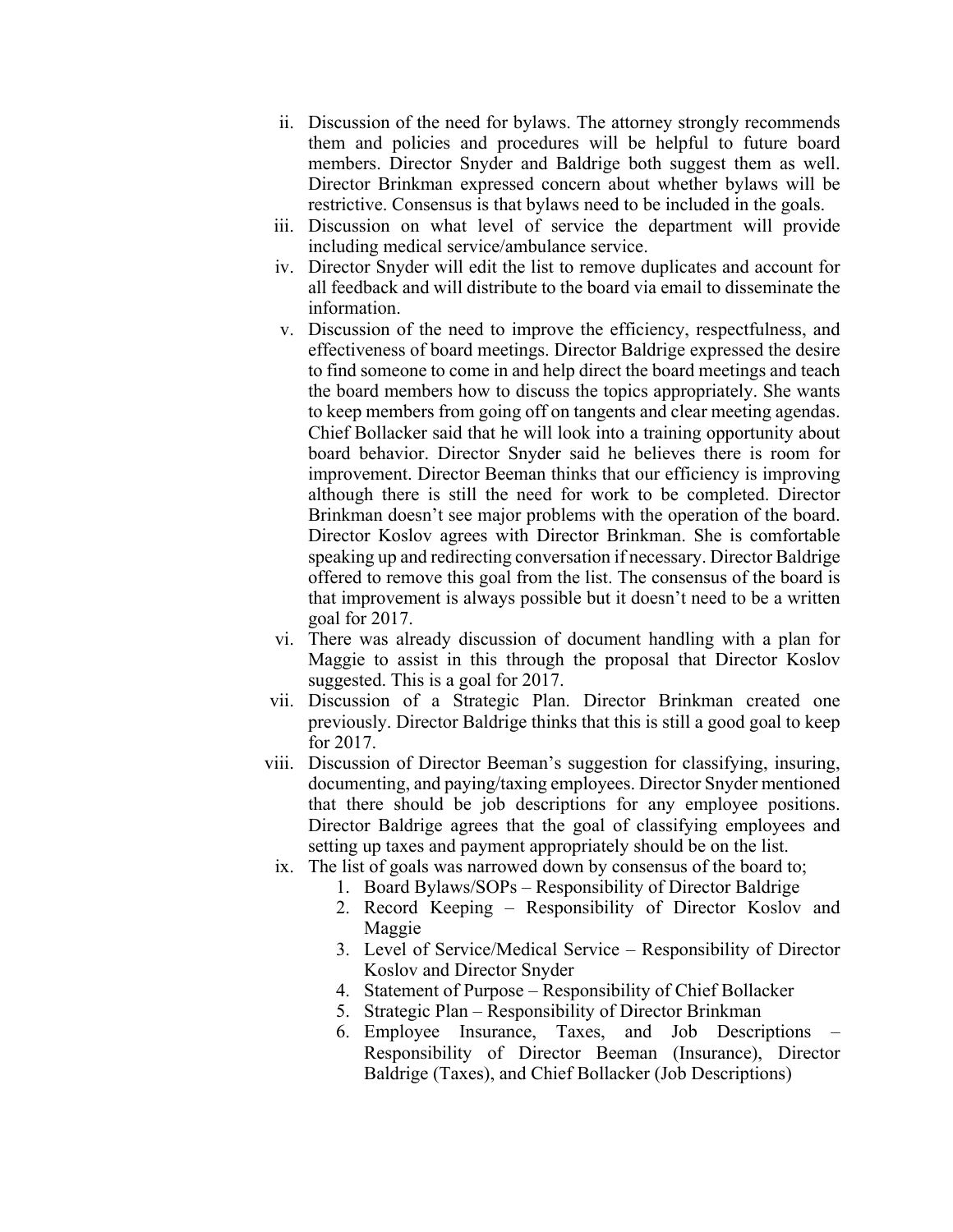ADJOURNMENT – Director Brinkman moved to adjourn, seconded by Director Koslov, and passed unanimously at 9:21pm.

### **Motion/Resolution Summary:**

- MOTION: Director Baldrige moved to approve the minutes, seconded by Director Brinkman, and passed unanimously at 7:09pm.
- MOTION: Director Koslov moved to allocate \$4000 to hire Maggie for 200 hours at \$20 per hour to initiate the document archive and retention system and maintenance, Seconded by Director Baldrige, and passed unanimously at 7:52pm.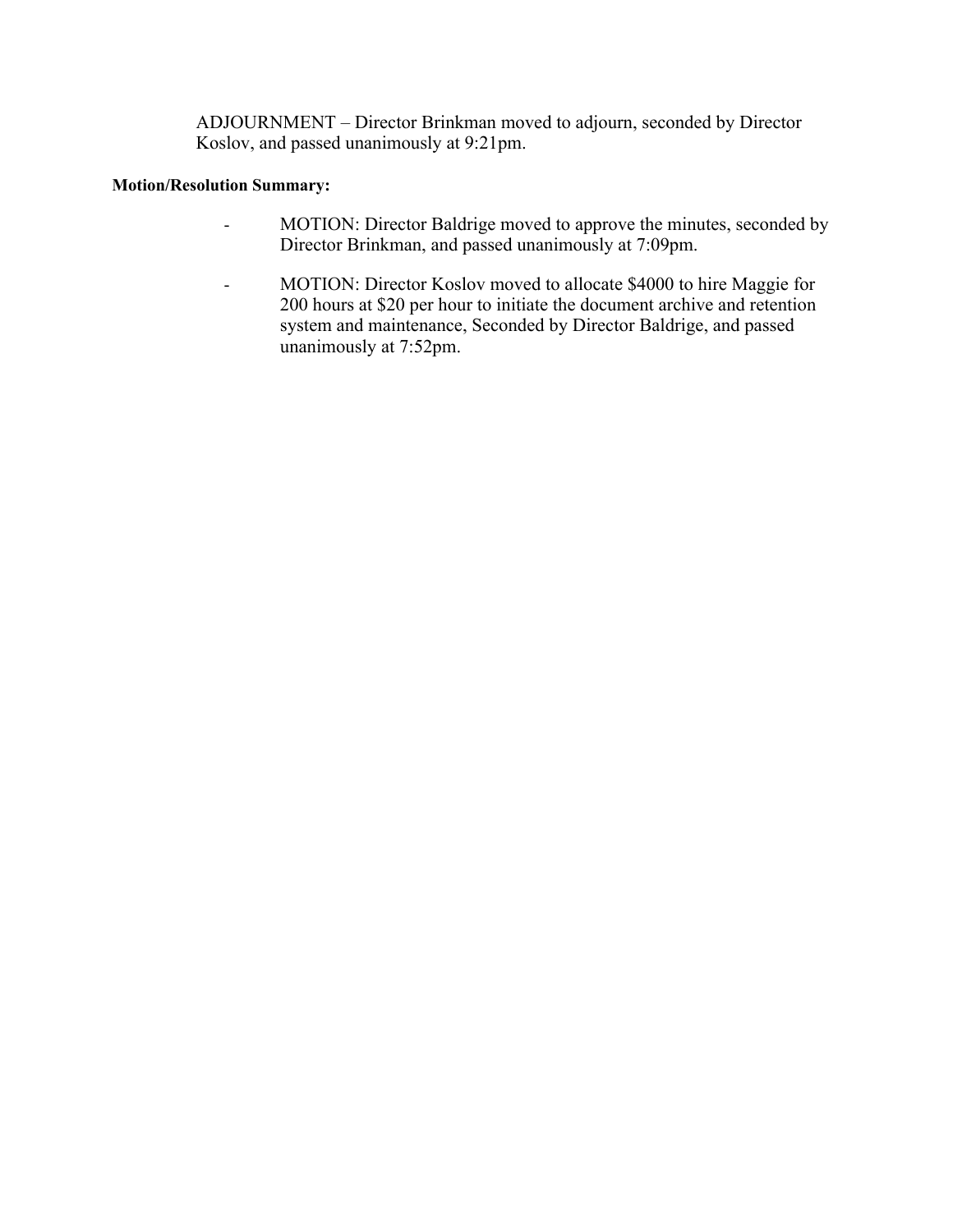#### **Director Tasks**

#### Everyone

- None

#### Steve

Research whether the pay per shift program meets legal guidelines for compensating "volunteers".

#### Molly

- Work with Judy to submit the Exemption from Audit to the State Auditor.
- Ask the attorneys if there are legal requirements for declaring a state of emergency such as a large fire or flood.
- Contact the Purple Door to see if they could be the third posting location.
- Check to see if there is a maximum number of hours that Maggie can work each week.

#### Scott

- Compile Board Member Goals final list and email to board members.
- Add first quarter financials approval to the May BOD meeting agenda.

#### Judy

- Update calendar as needed and include board members responsible for each item.
- Update the Call Log graphs with February and March data for the next meeting.
- Work with Molly to submit the Exemption from Audit to the State Auditor.

#### Dave

-

Discuss laptop and scanner options with Maggie and Chad.

#### Chad

- Continue updating the auto/mutual aid agreements.
- Send the board finished auto aid/mutual aid agreements for their information.
- Continue to provide call and responder data to Director Koslov and from now forward include distance from the station data as well.
- Discuss laptop and scanner options with Maggie and Dave.
- Continue correspondence with Chief Benson regarding AMR response plan. Notify committee if AMR doesn't reach out to you.
- Send thank you letter to volunteer who operated backhoe to assist department with fire.
- Look into legal requirements for declaring a state of emergency such as a large fire or flood.
- Hang the new bulletin board at the station.
- Create an updated newsletter and send it to the board for feedback.
- Give Maggie an application to fill out.
- Look into a training opportunity about board behavior.

#### Cody

None

#### Maggie

- Apply to become a Notary Public
- Discuss laptop and scanner options with Dave and Chad.
- Fill out an application and submit a W4.
- Work with Judy to organize and implement the document archive and retention project.